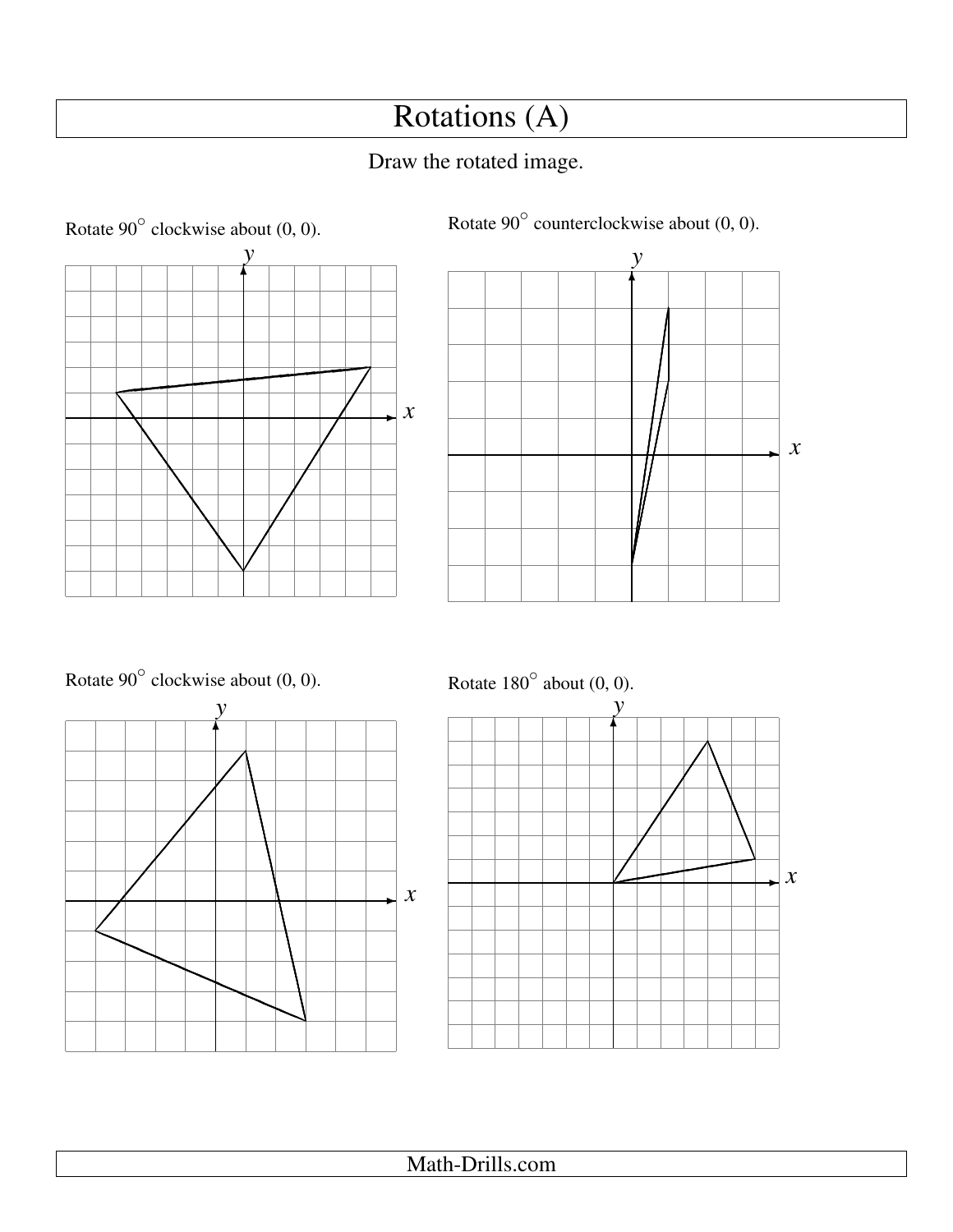# Rotations (A) Answers

## Draw the rotated image.





Rotate  $90^\circ$  clockwise about  $(0, 0)$ .



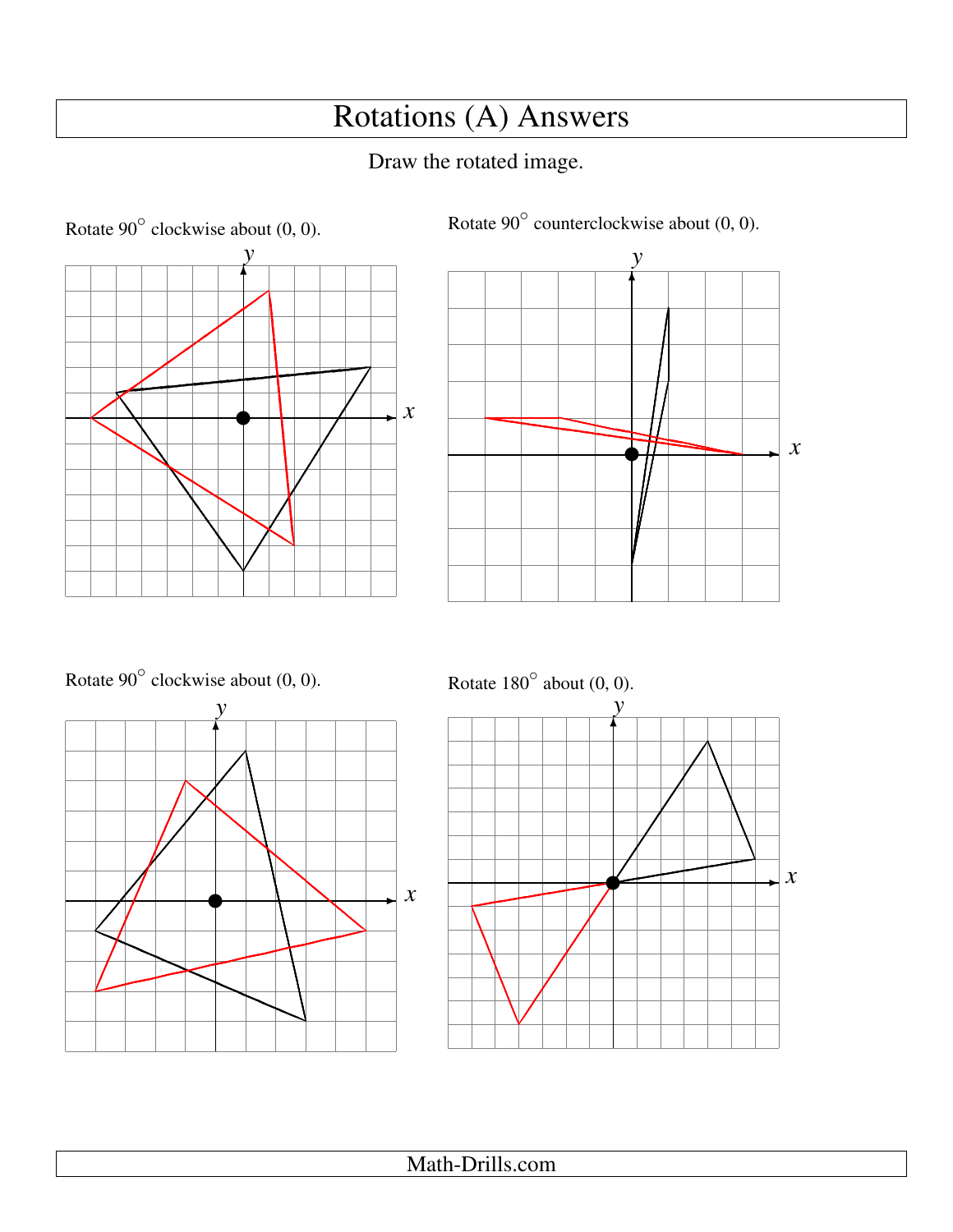# Rotations (B)

## Draw the rotated image.



Math-Drills.com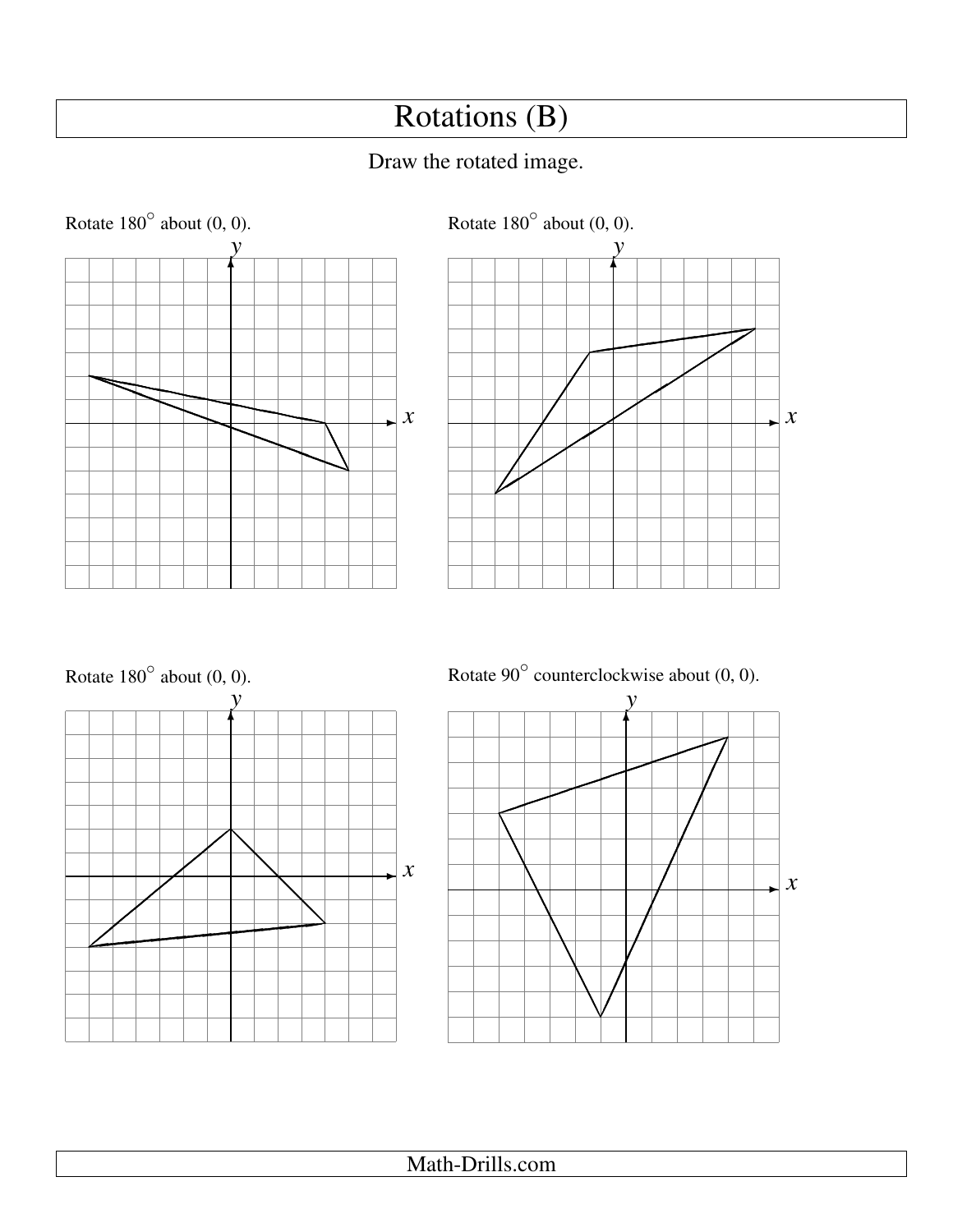# Rotations (B) Answers

## Draw the rotated image.







 $\boldsymbol{\mathcal{X}}$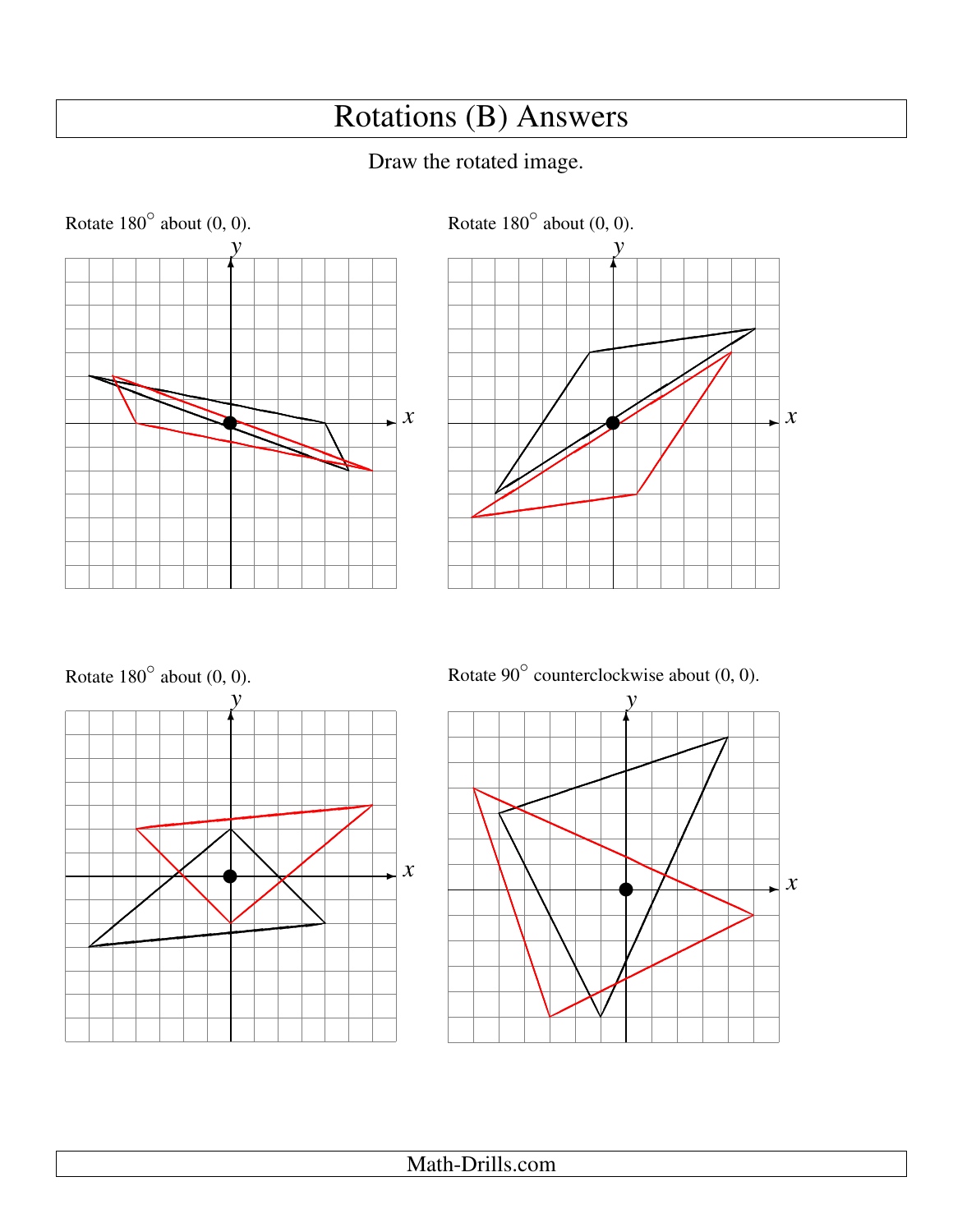# Rotations (C)

## Draw the rotated image.









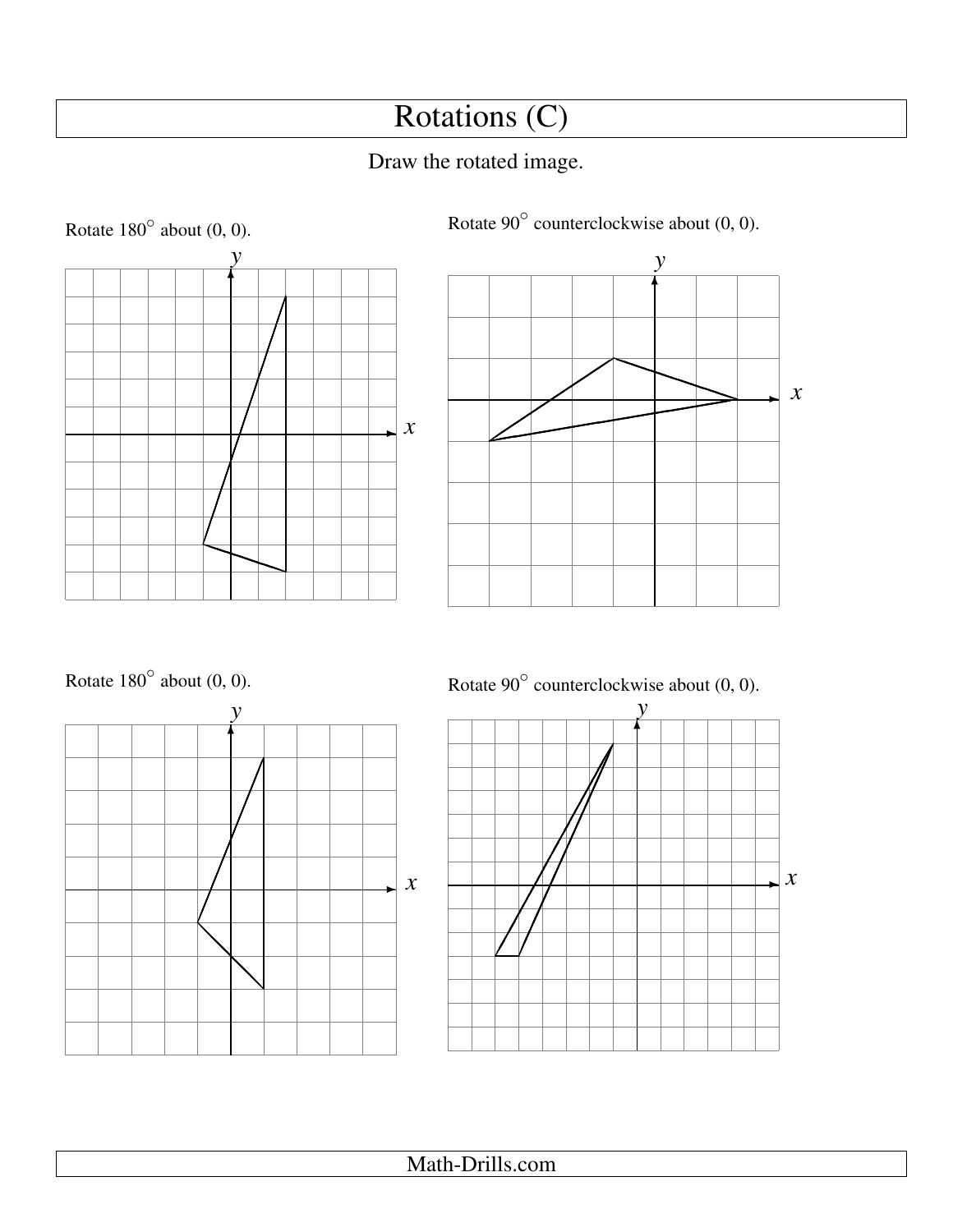# Rotations (C) Answers

## Draw the rotated image.





Rotate  $90^\circ$  counterclockwise about (0, 0).







Math-Drills.com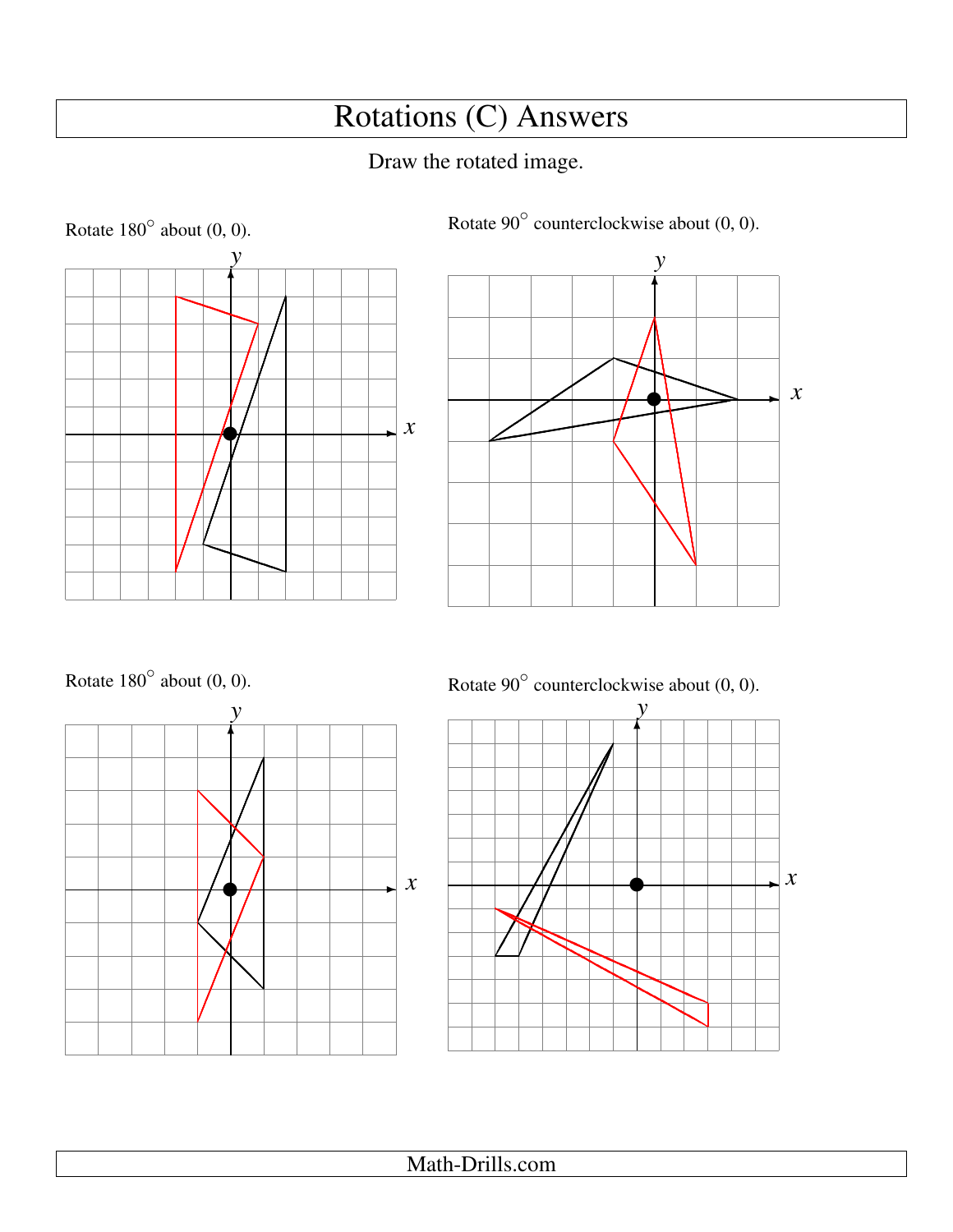# Rotations (D)

## Draw the rotated image.







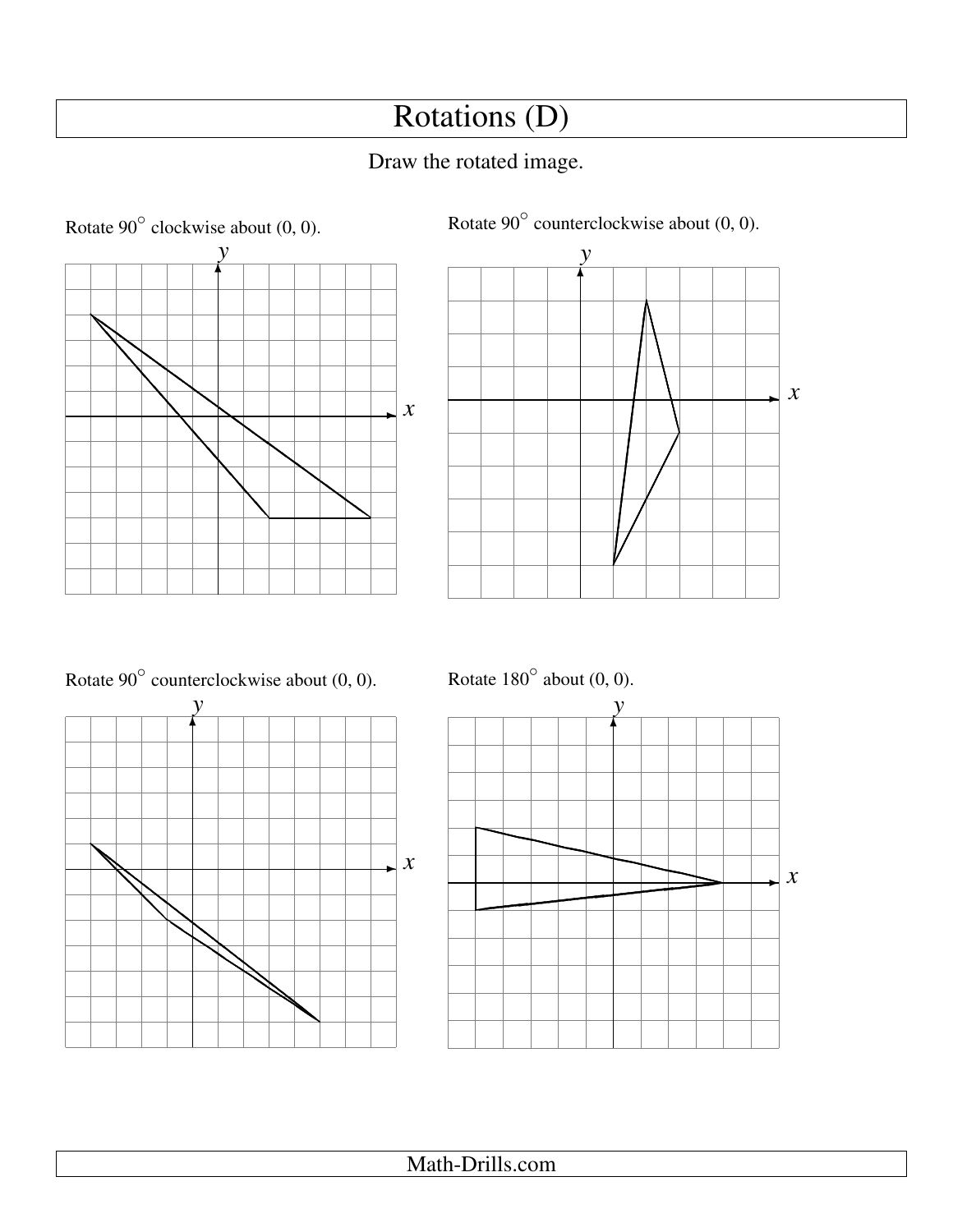# Rotations (D) Answers

## Draw the rotated image.





Rotate 90 $^{\circ}$  counterclockwise about (0, 0).





Rotate  $180^\circ$  about  $(0, 0)$ .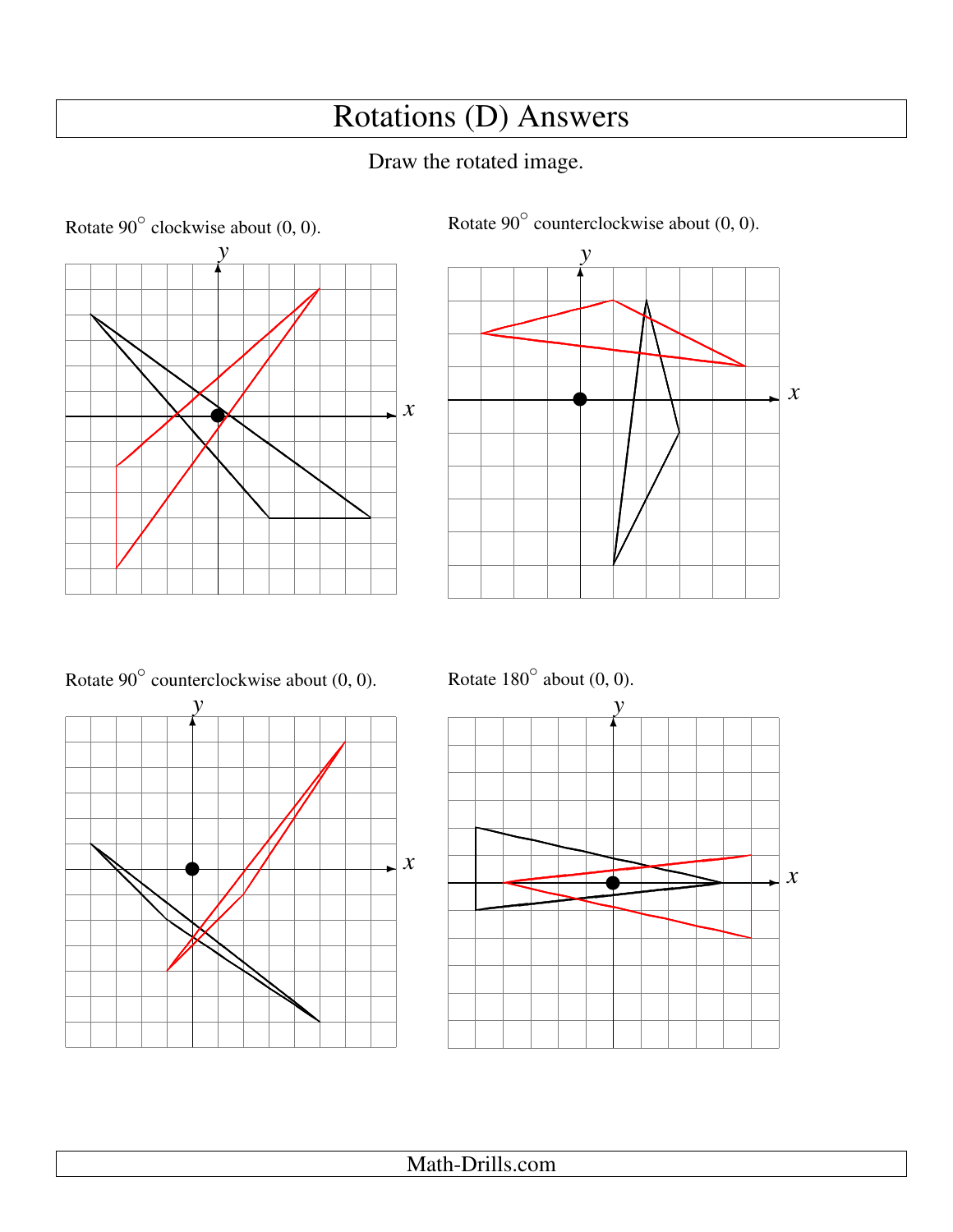# Rotations (E)

## Draw the rotated image.









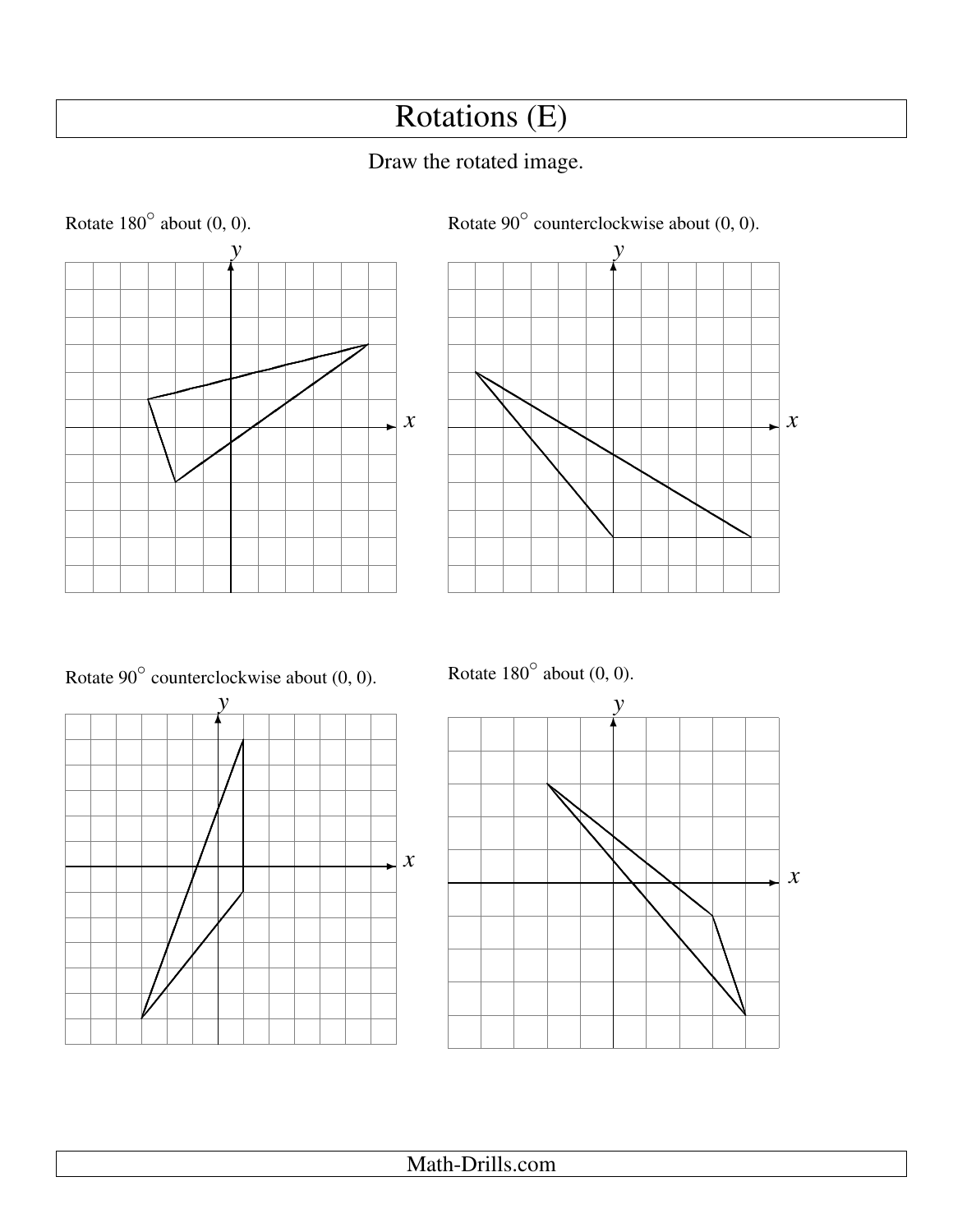# Rotations (E) Answers

## Draw the rotated image.





Rotate 90 $^{\circ}$  counterclockwise about (0, 0).



Rotate  $180^\circ$  about  $(0, 0)$ .

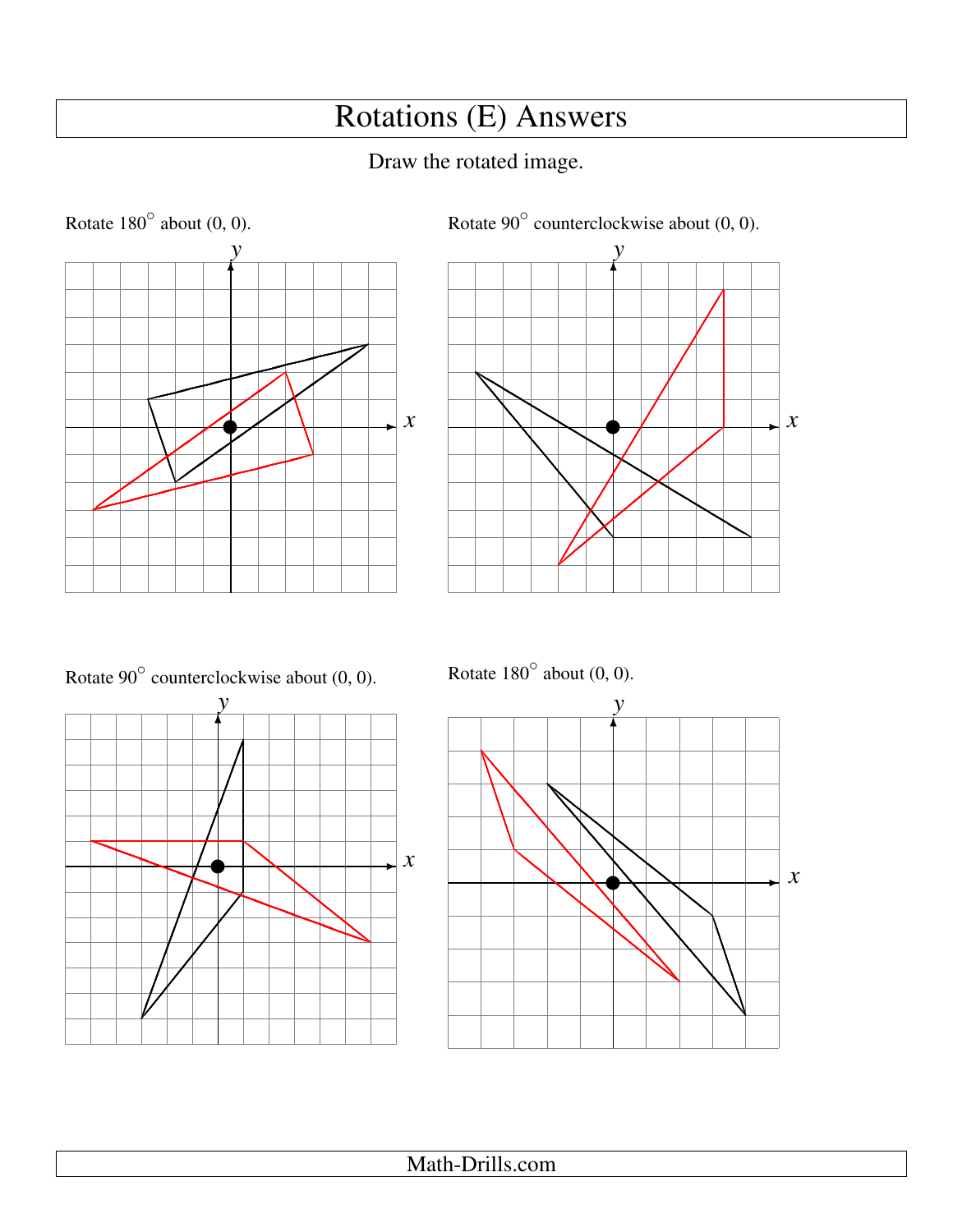# Rotations (F)

## Draw the rotated image.







 $\boldsymbol{x}$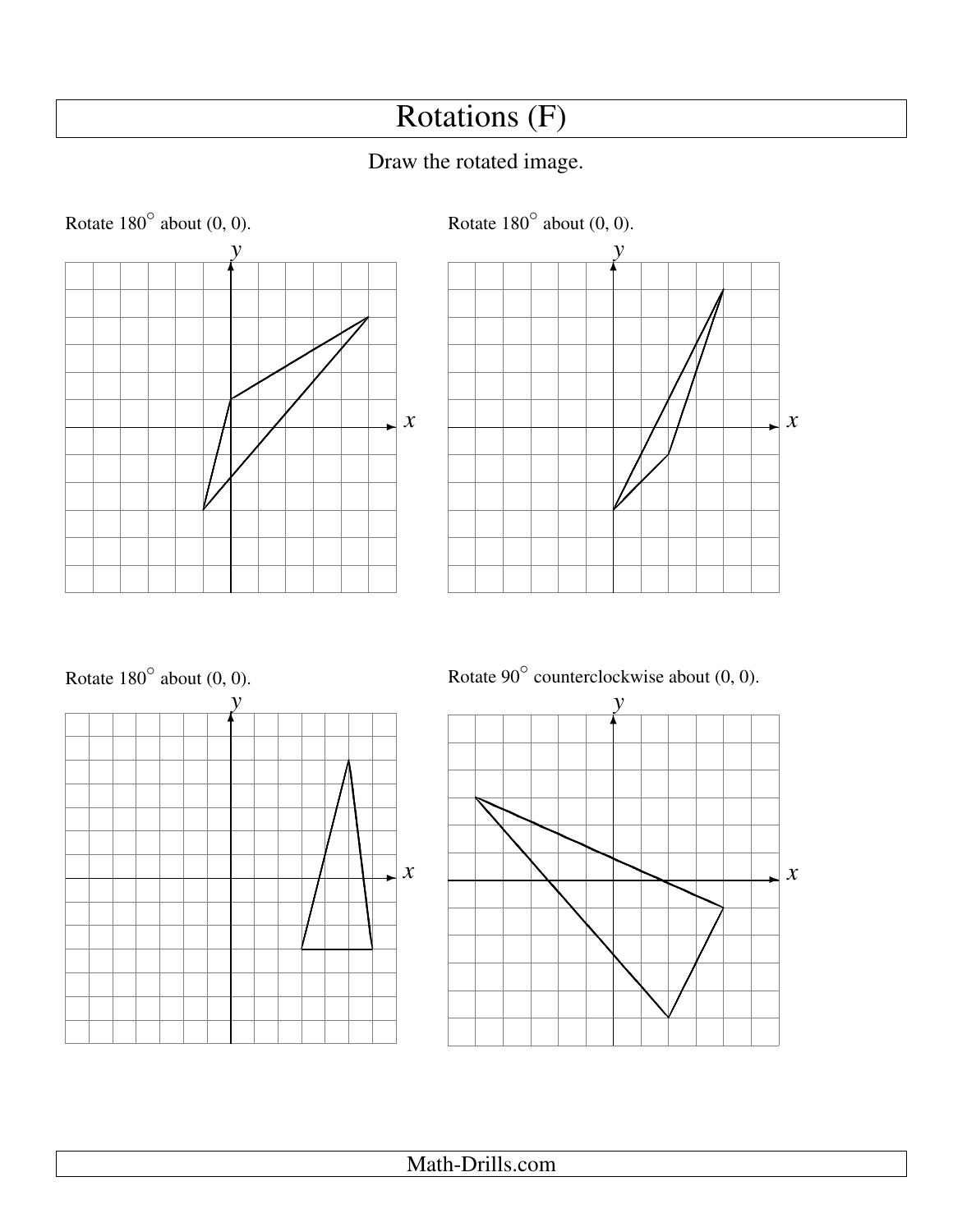# Rotations (F) Answers







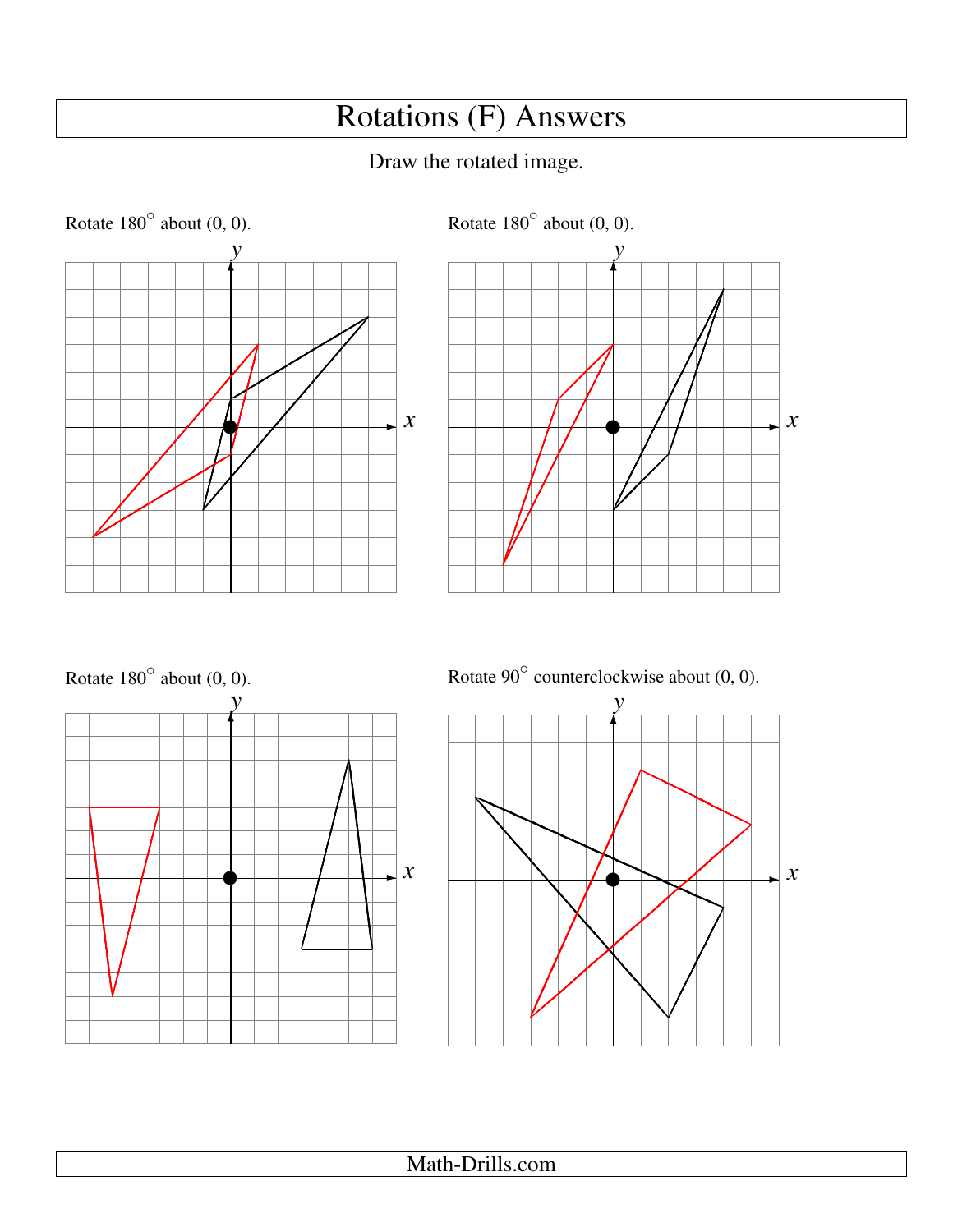# Rotations (G)





Rotate  $90^\circ$  clockwise about  $(0, 0)$ .



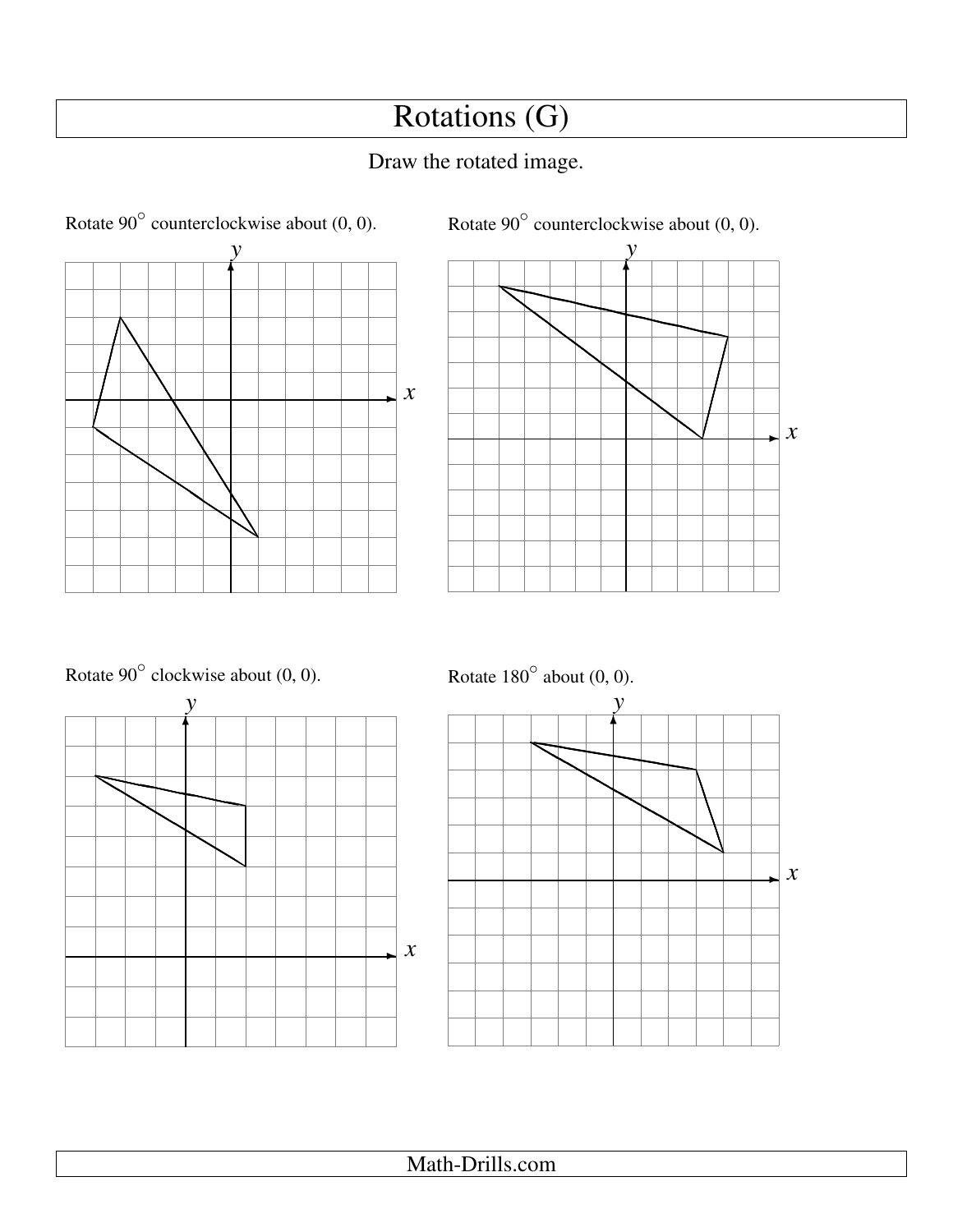# Rotations (G) Answers





Rotate  $90^\circ$  clockwise about  $(0, 0)$ .



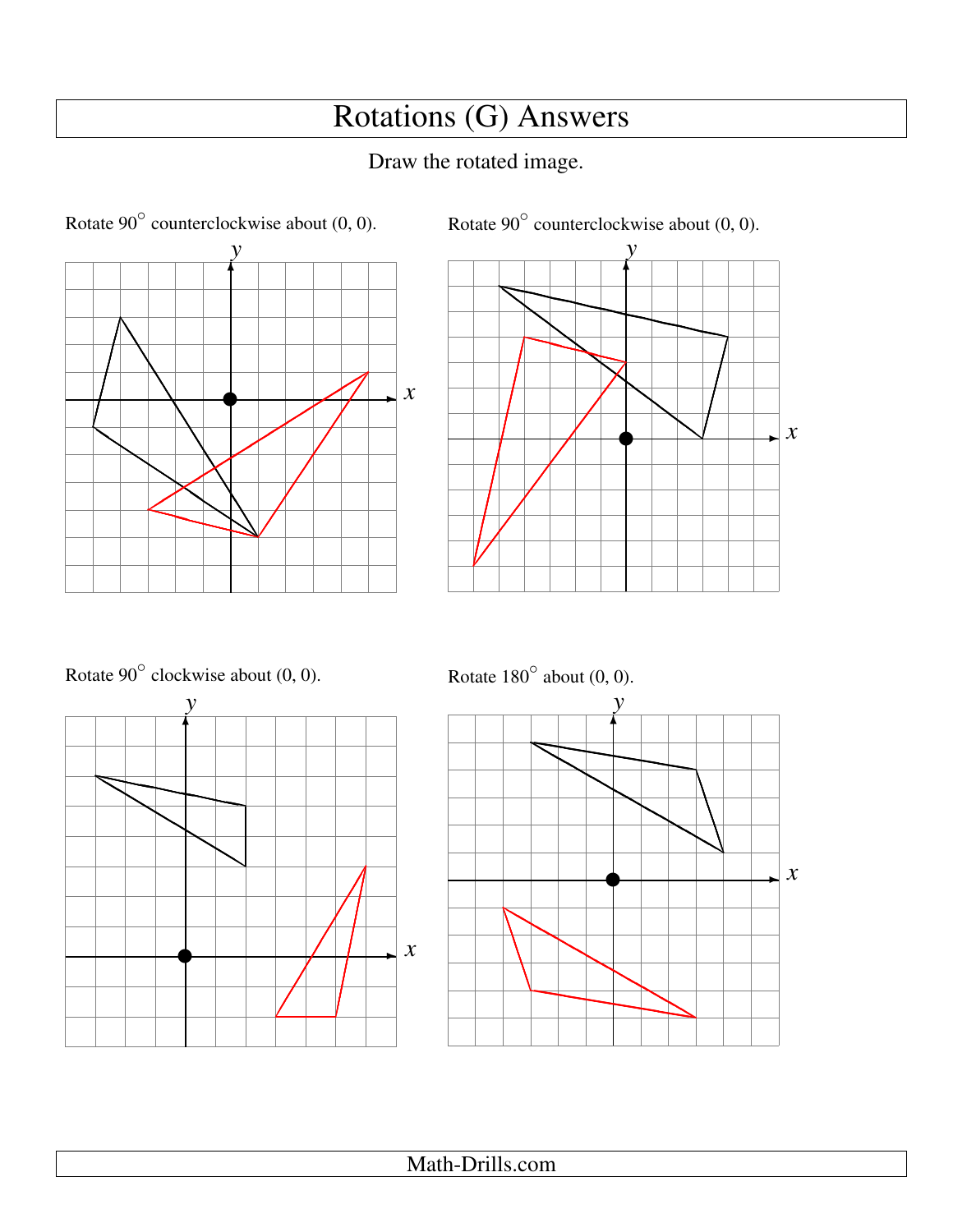## Rotations (H)

## Draw the rotated image.





Rotate  $90^{\circ}$  counterclockwise about  $(0, 0)$ .





Math-Drills.com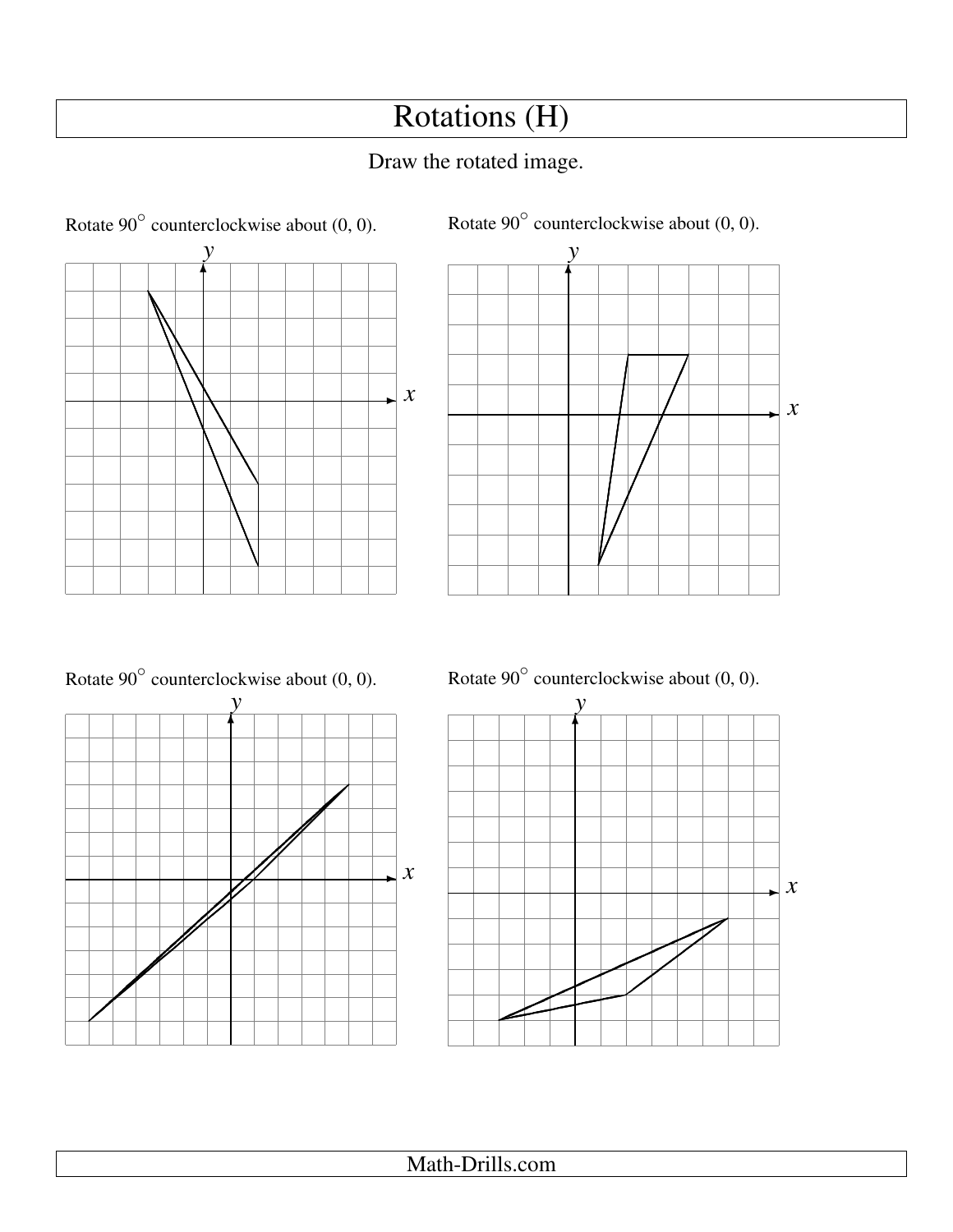# **Rotations (H) Answers**

### Draw the rotated image.







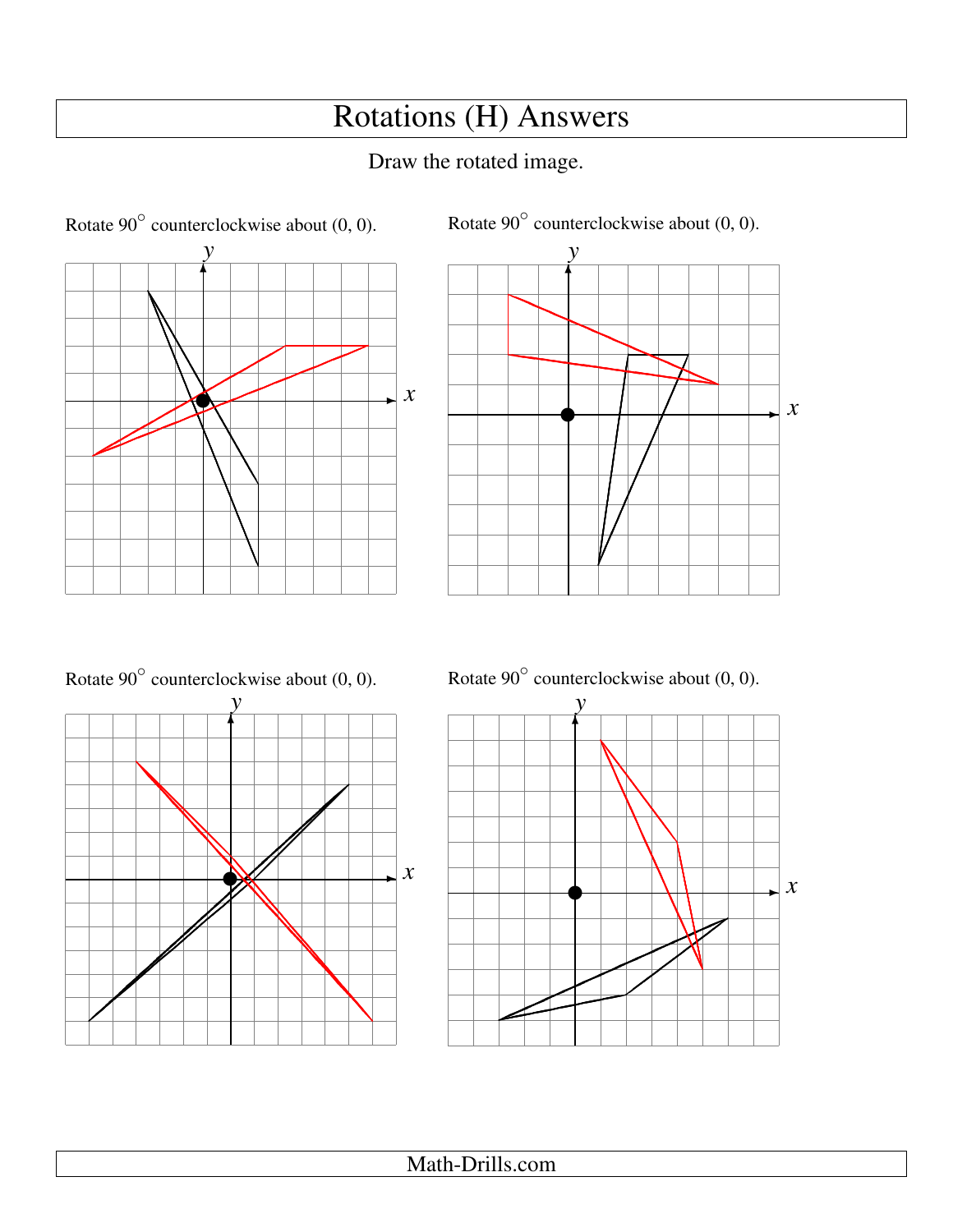# Rotations (I)







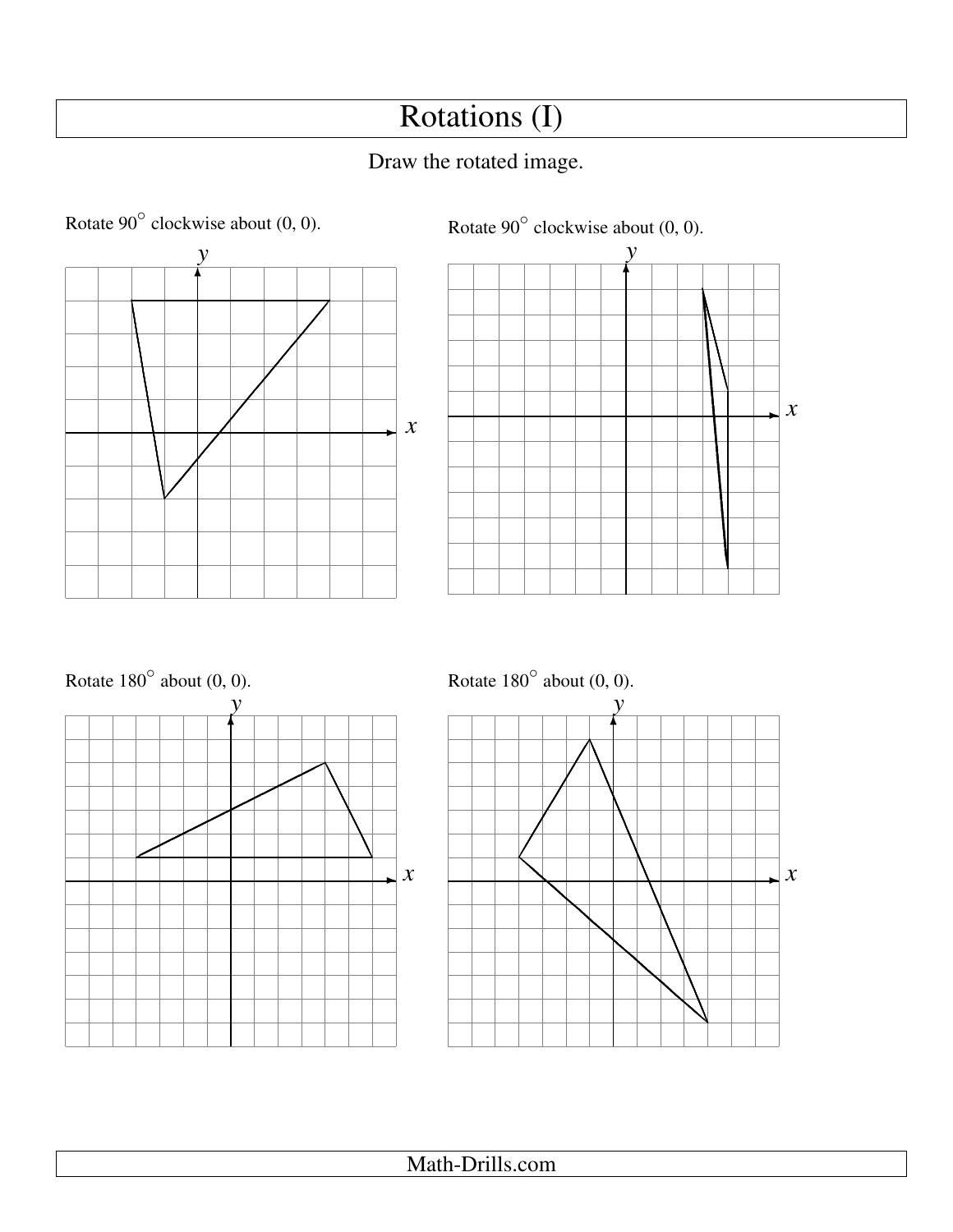# Rotations (I) Answers







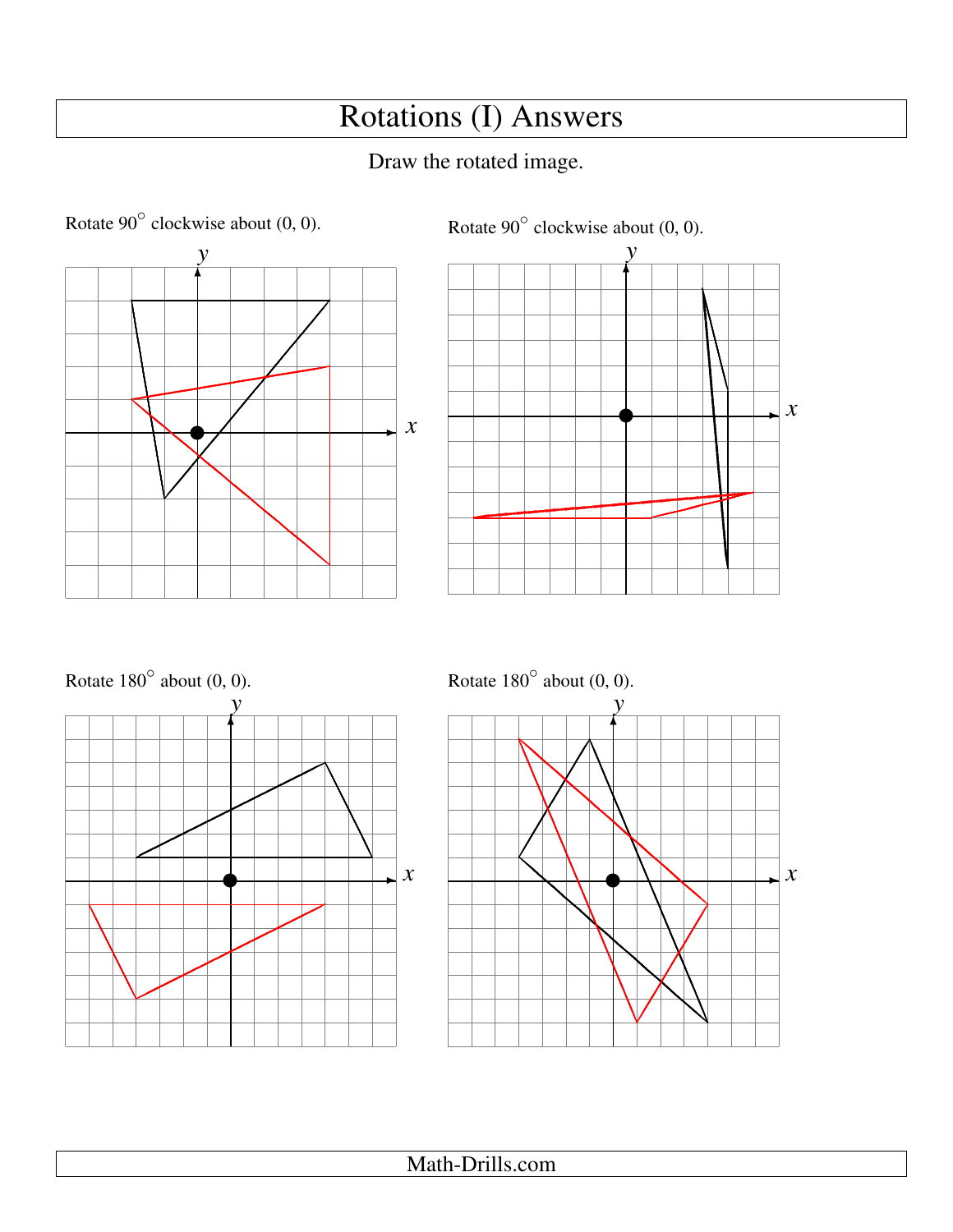## Rotations (J)





Rotate  $90^\circ$  clockwise about  $(0, 0)$ .